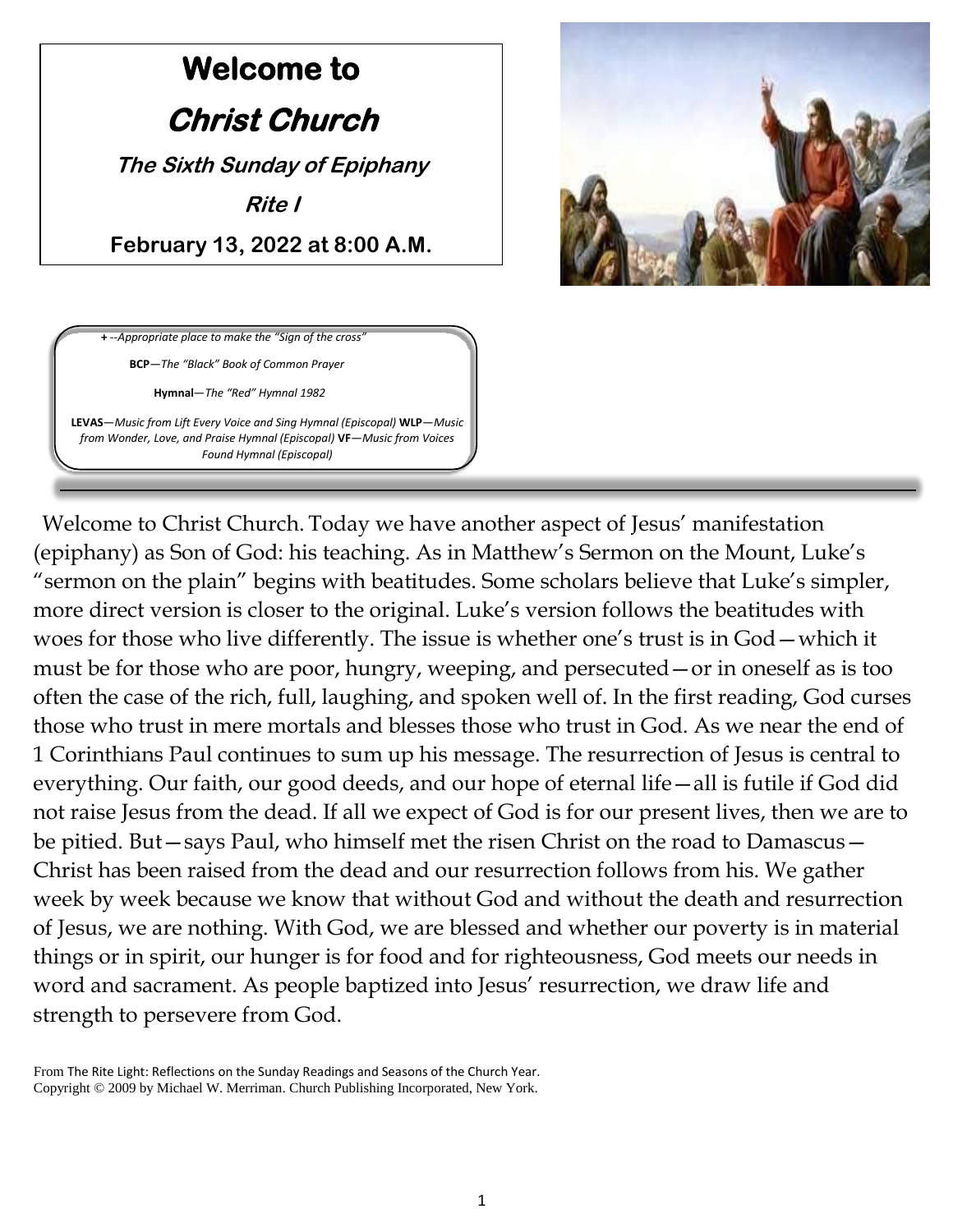# **GOD'S PEOPLE GATHER TOGETHER**

#### *The people standing, the Celebrant says*

| Celebrant | + Blessed be God: Father, Son, and Holy Spirit.     |
|-----------|-----------------------------------------------------|
| People    | And blessed be his kingdom, now and for ever. Amen. |

## THE COLLECT FOR PURITY

#### *The Celebrant and People say,*

*Almighty God, unto whom all hearts are open, all desires known, and from whom no secrets are hid: Cleanse the thoughts of our hearts by the inspiration of thy Holy Spirit, that we may perfectly love thee, and worthily magnify thy holy Name; through Christ our Lord. Amen.*

#### *The Celebrant continues*

Hear what our Lord Jesus Christ saith: Thou shalt love the Lord thy God with all thy heart, and with all thy soul, and with all thy mind. This is the first and great commandment. And the second is like unto it: Thou shalt love thy neighbor as thyself. On these two commandments hang all the Law and the Prophets.

Lord, have mercy upon us. *Christ, have mercy upon us.* Lord, have mercy upon us.

### **GLORIA**

*Glory be to God on high, and on earth peace, good will towards men. We praise thee, we bless thee, we worship thee, we glorify thee, we give thanks to thee for thy great glory, O Lord God, heavenly King, God the Father Almighty. O Lord, the only-begotten Son, Jesus Christ; O Lord God, Lamb of God, Son of the Father, that takest away the sins of the world, have mercy upon us. Thou that takest away the sins of the world, receive our prayer. Thou that sittest at the right hand of God the Father, have mercy upon us. For thou only art holy; thou only art the Lord; thou only, O Christ, with the Holy Ghost, + art most high in the glory of God the Father. Amen.*

# THE COLLECT FOR THE SIXTH SUNDAY AFTER THE EPIPHANY

| Celebrant | The Lord be with you.  |  |
|-----------|------------------------|--|
| People    | And with thy spirt.    |  |
| Celebrant | Together, let us pray. |  |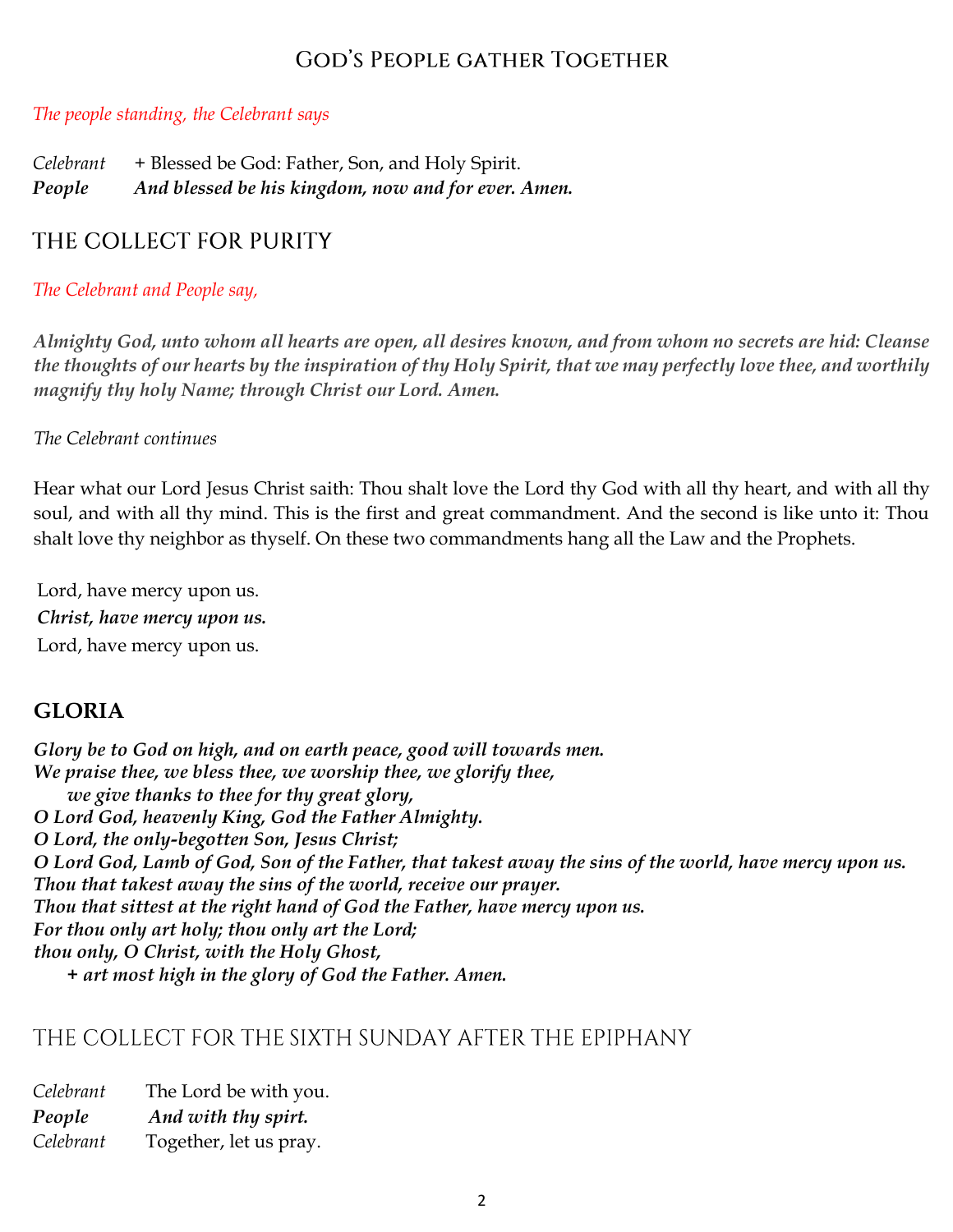O God, the strength of all who put their trust in thee: Mercifully accept our prayers; and because through the weakness of our mortal nature, we can do no good thing without thee, give us the help of thy grace, that in keeping thy commandments we may please thee both in will and deed; through Jesus Christ our Lord, who liveth and reigneth with thee and the Holy Spirit, one God, for ever and ever. *Amen.*

# THE WORD OF GOD

# **FIRST READING**

# JEREMIAH 17:5-10

Thus says the LORD:

Cursed are those who trust in mere mortals and make mere flesh their strength, whose hearts turn away from the LORD.

- They shall be like a shrub in the desert, and shall not see when relief comes.
- They shall live in the parched places of the wilderness, in an uninhabited salt land.
- Blessed are those who trust in the LORD, whose trust is the LORD.
- They shall be like a tree planted by water, sending out its roots by the stream.
- It shall not fear when heat comes, and its leaves shall stay green;
- in the year of drought it is not anxious, and it does not cease to bear fruit.
- The heart is devious above all else;

it is perverse- who can understand it?

I the LORD test the mind and search the heart,

to give to all according to their ways, according to the fruit of their doings.

Reader The Word of the Lord. **People Thanks be to God.**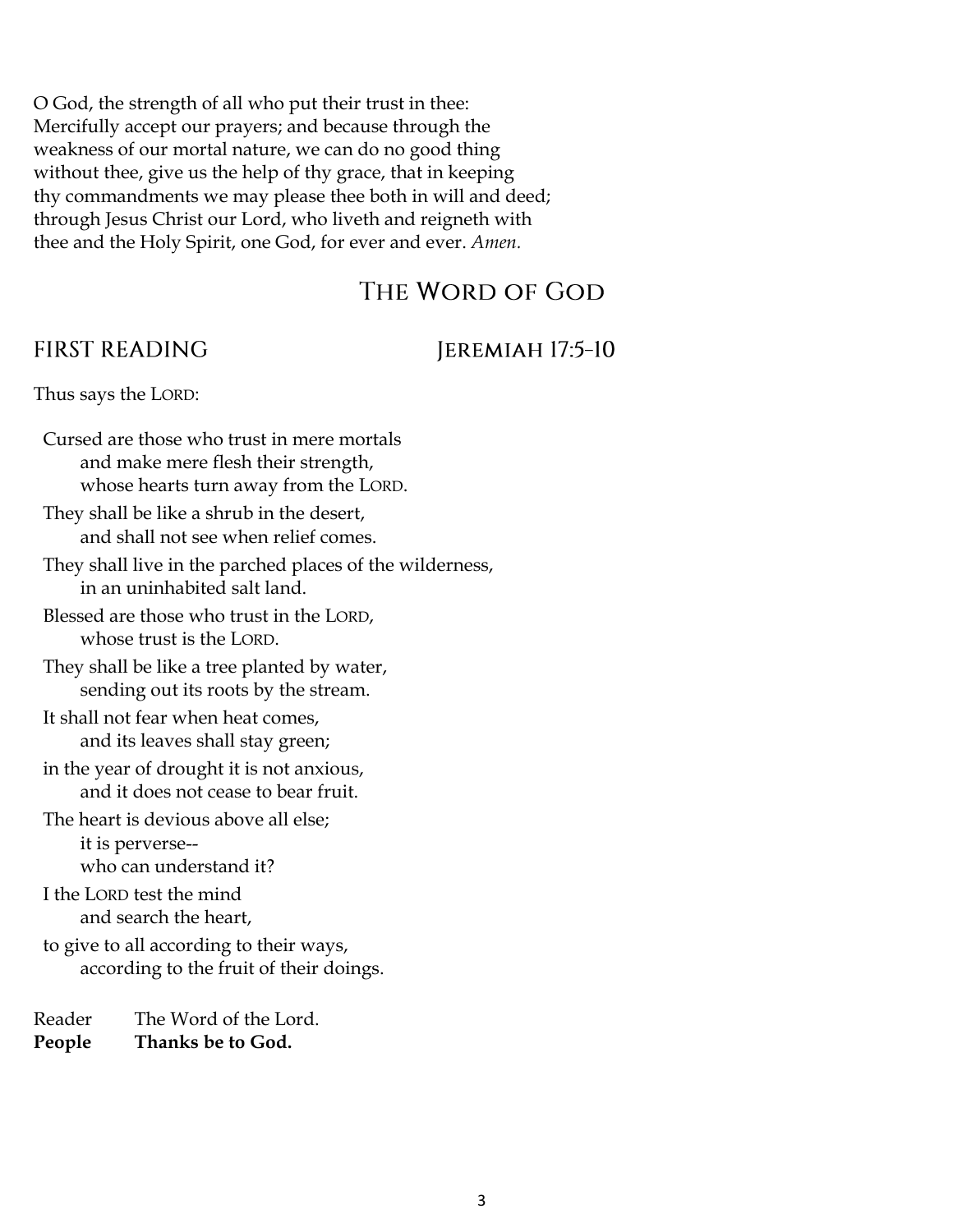# PSALM<sub>1</sub>

#### *Beatus vir qui non abiit*

1 Happy are they who have not walked in the counsel of the wicked, \* nor lingered in the way of sinners, nor sat in the seats of the scornful!

2 Their delight is in the law of the LORD, \* and they meditate on his law day and night.

3 They are like trees planted by streams of water, bearing fruit in due season, with leaves that do not wither; \* everything they do shall prosper.

4 It is not so with the wicked; \* they are like chaff which the wind blows away.

5 Therefore the wicked shall not stand upright when judgment comes, \* nor the sinner in the council of the righteous.

6 For the LORD knows the way of the righteous, \* but the way of the wicked is doomed.

#### 1 CORINTHIANS 15:12-20 **THE EPISTLE**

Now if Christ is proclaimed as raised from the dead, how can some of you say there is no resurrection of the dead? If there is no resurrection of the dead, then Christ has not been raised; and if Christ has not been raised, then our proclamation has been in vain and your faith has been in vain. We are even found to be misrepresenting God, because we testified of God that he raised Christ--whom he did not raise if it is true that the dead are not raised. For if the dead are not raised, then Christ has not been raised. If Christ has not been raised, your faith is futile and you are still in your sins. Then those also who have died in Christ have perished. If for this life only we have hoped in Christ, we are of all people most to be pitied.

But in fact Christ has been raised from the dead, the first fruits of those who have died.

*Reader* The Word of the Lord. *People Thanks be to God.* 

GOSPEL. LUKE 6:17-26

*Celebrant* The Holy Gospel of our Lord Jesus Christ according to Luke. *People Glory be to thee, O Lord.* 

Jesus came down with the twelve apostles and stood on a level place, with a great crowd of his disciples and a great multitude of people from all Judea, Jerusalem, and the coast of Tyre and Sidon. They had come to hear him and to be healed of their diseases; and those who were troubled with unclean spirits were cured. And all in the crowd were trying to touch him, for power came out from him and healed all of them.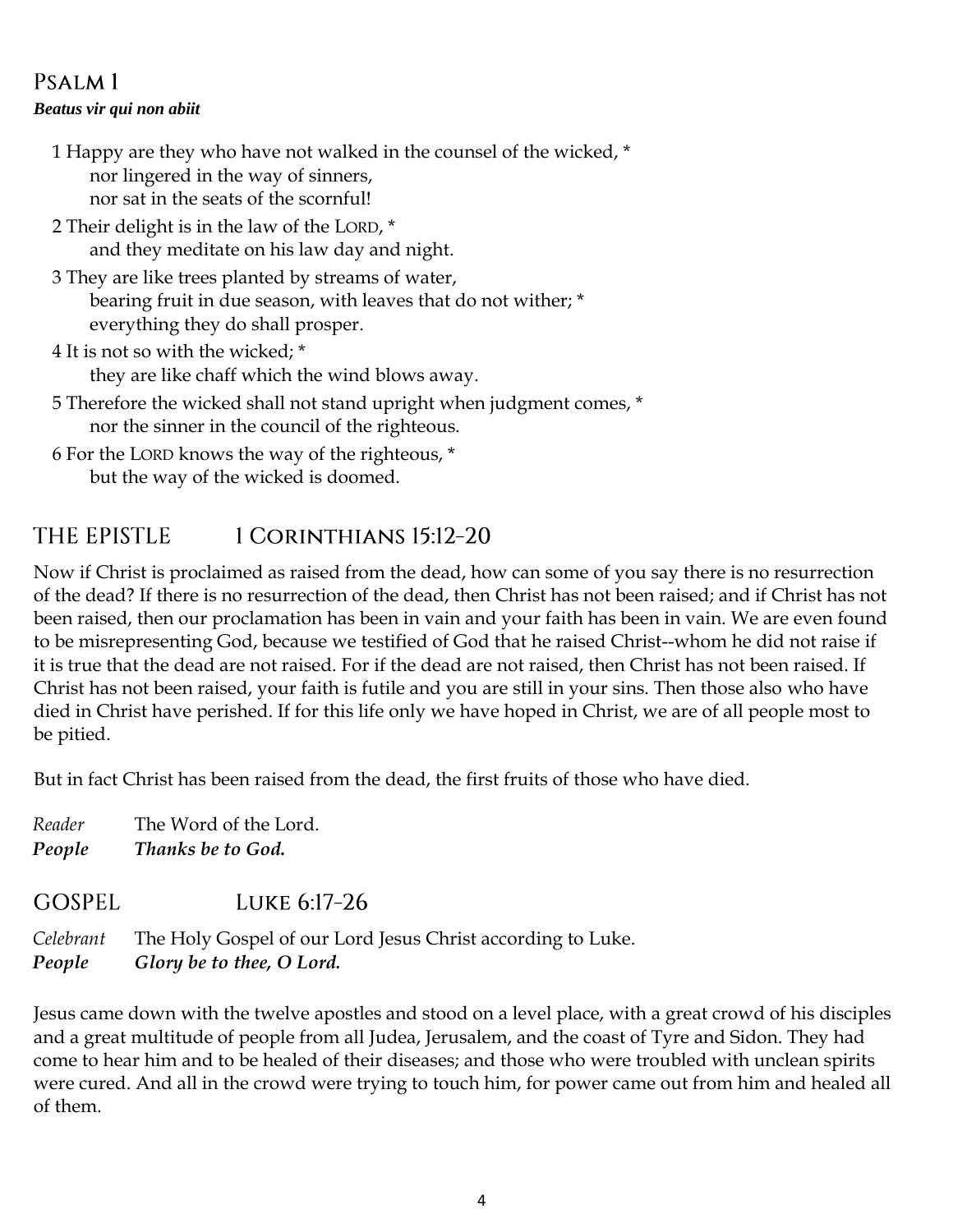Then he looked up at his disciples and said:

"Blessed are you who are poor, for yours is the kingdom of God. "Blessed are you who are hungry now, for you will be filled. "Blessed are you who weep now, for you will laugh. "Blessed are you when people hate you, and when they exclude you, revile you, and defame you on account of the Son of Man. Rejoice in that day and leap for joy, for surely your reward is great in heaven; for that is what their ancestors did to the prophets." "But woe to you who are rich, for you have received your consolation. "Woe to you who are full now, for you will be hungry. "Woe to you who are laughing now, for you will mourn and weep.

"Woe to you when all speak well of you, for that is what their ancestors did to the false prophets."

*Celebrant* The Gospel of the Lord. *People Praise be to thee, O Christ.* 

# **SERMON**

*The people sit.* 

### *After the Sermon, the people stand as they are able.*

# THE NICENE CREED

*We believe in one God, the Father, the Almighty, maker of heaven and earth, of all that is, seen and unseen.* 

*We believe in one Lord, Jesus Christ, the only Son of God, eternally begotten of the Father, God from God, Light from Light, true God from true God, begotten, not made, of one Being with the Father. Through him all things were made. For us and for our salvation he came down from heaven: by the power of the Holy Spirit he became incarnate from the Virgin Mary, and was made man. For our sake he was crucified under Pontius Pilate; he suffered death and was buried. On the third day he rose again in accordance with the Scriptures; he ascended into heaven and is seated at the right hand of the Father. He will come again in glory to judge the living and the dead, and his kingdom will have no end.*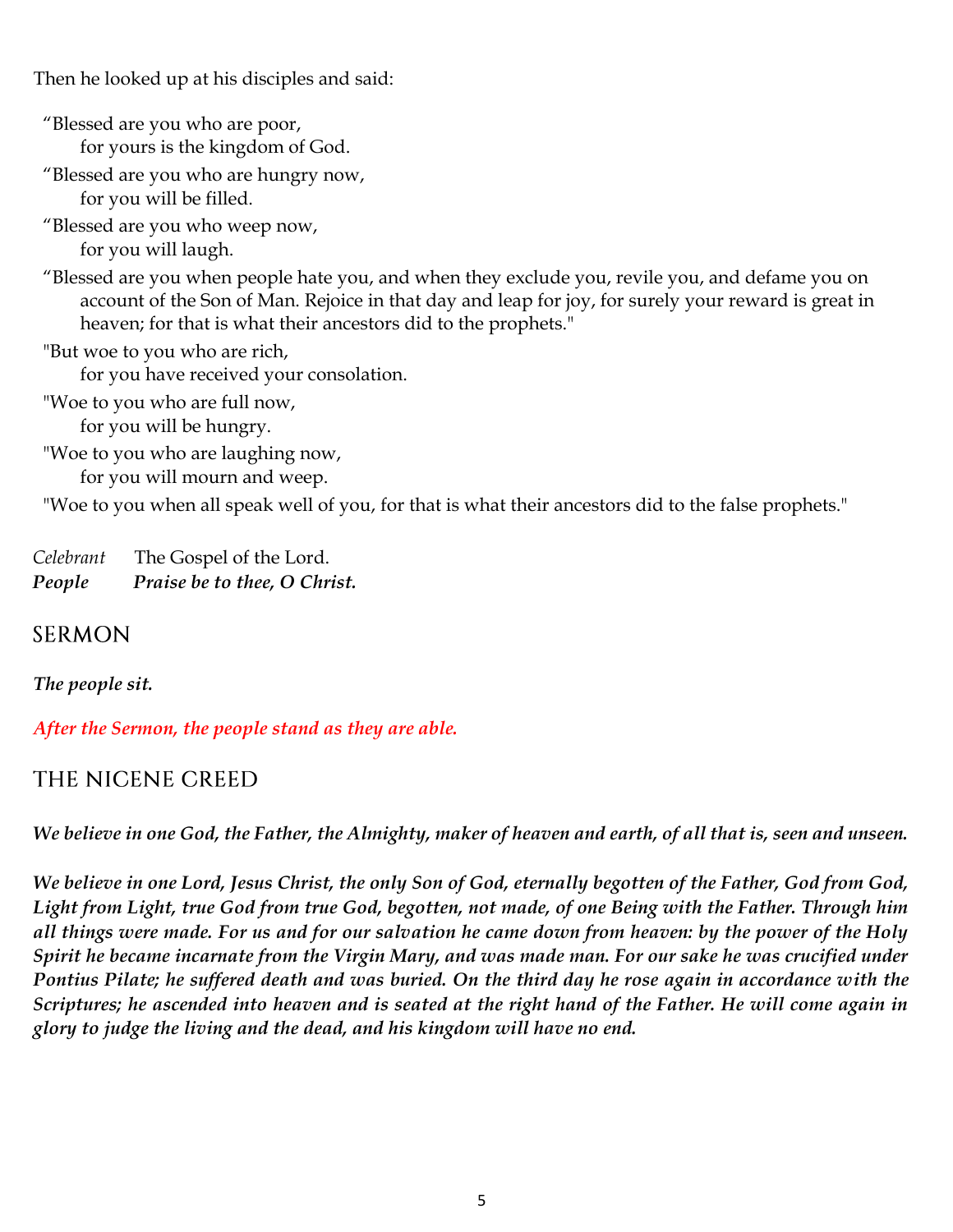*We believe in the Holy Spirit, the Lord, the giver of life, who proceeds from the Father and the Son. With the Father and the Son he is worshiped and glorified. He has spoken through the Prophets.* 

*We believe in one holy catholic and apostolic Church. We acknowledge one baptism for the forgiveness of sins.* 

*+ We look for the resurrection of the dead, and the life of the world to come. Amen.* 

#### *Form III* **PRAYERS OF THE PEOPLE**

*The Leader and the People pray responsively.* 

Father, we pray for your holy Catholic Church; *That we all may be one.*

Grant that every member of the Church may truly and humbly serve you; *That your Name may be glorified by all people.*

We pray for all bishops, priests, and deacons, especially Fr. Dan Darko; *That they may be faithful ministers of your Word and Sacraments.*

We pray for all who govern and hold authority in the nations of the world; *That there may be justice and peace on the earth.*

Give us grace to do your will in all that we undertake; *That our works may find favor in your sight.*

Have compassion on those who suffer from any grief or trouble; *That they may be delivered from their distress.*

Give to the departed eternal rest, especially **Al Monshower;** *Let light perpetual shine upon them.*

We praise you for your saints who have entered into joy; *May we also come to share in your heavenly kingdom.*

Let us pray for our own needs and those of others. *The Celebrant adds a concluding Collect*.

# THE CONFESSION

*Celebrant* Let us humbly confess our sins unto Almighty God.

*Most merciful God, we confess that we have sinned against you in thought, word, and deed, by what we have done, and by what we have left undone. We have not loved you with our whole heart; we have not loved our neighbors as ourselves.*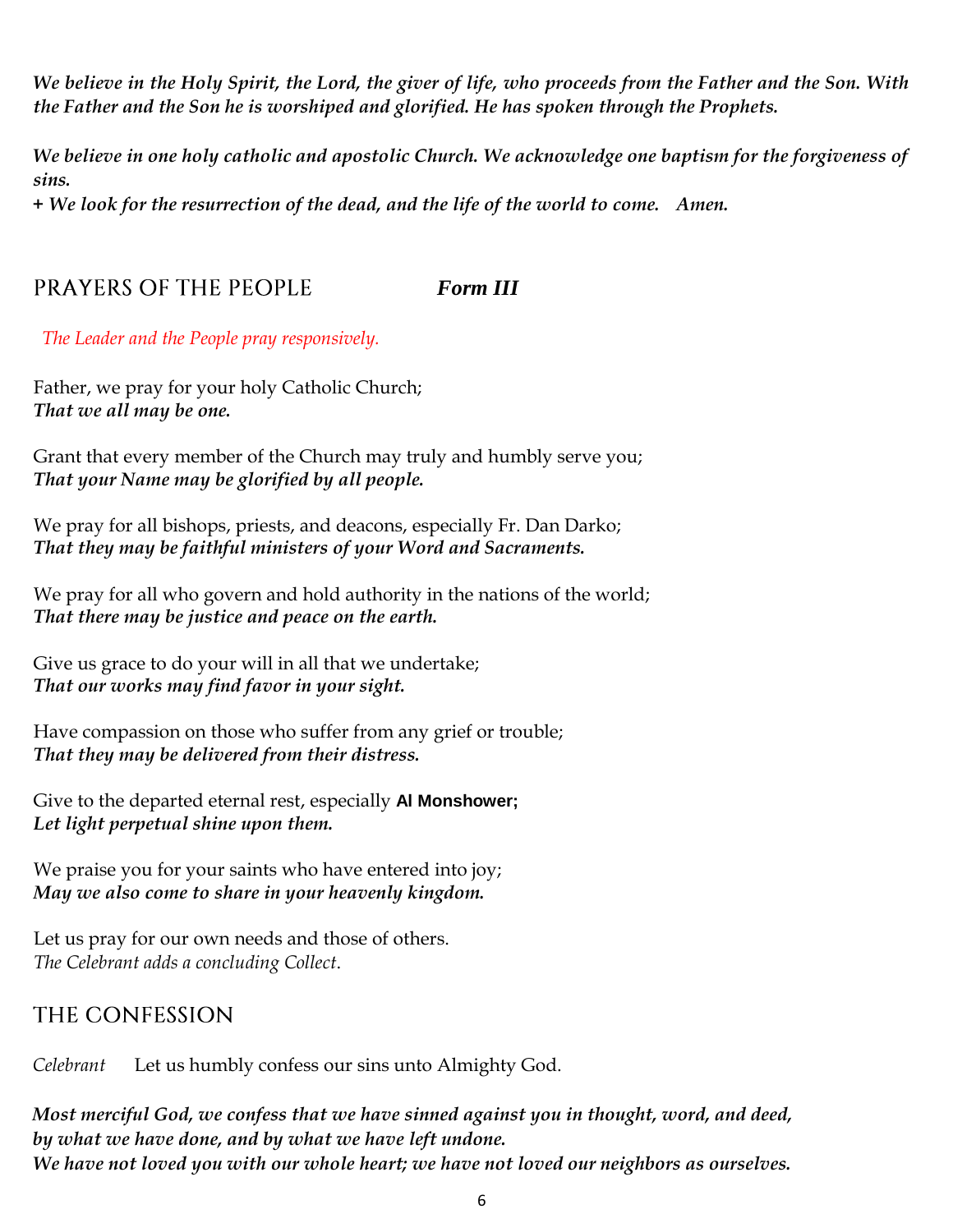*We are truly sorry and we humbly repent. For the sake of your Son Jesus Christ, have mercy on us and forgive us; that we may delight in your will, and walk in your ways, to the glory of your Name. Amen.*

# THE ABSOLUTION

Almighty God, our heavenly Father, who of his great mercy hath promised forgiveness of sins to all those who with hearty repentance and true faint turn unto him, have mercy upon you, pardon and deliver you from all your sins, confirm and strengthen you in all goodness, and bring you to everlasting life; through Jesus Christ our Lord. *Amen*

# **THE PEACE**

*The people stand as they are able. The Celebrant says to the people* 

*Celebrant* The peace of the Lord be always with you. *People And with thy spirit.* 

### THE ANNOUNCEMENTS/BIRTHDAY & ANNIVERSARY BLESSINGS

| Birthday |                              | 13 <sup>th</sup> Ryann Rocheleau 16 <sup>th</sup> Marie Bennett & Patricia Harhai |
|----------|------------------------------|-----------------------------------------------------------------------------------|
|          | 17 <sup>th</sup> Avery Shupe | 18 <sup>th</sup> Suzanne Smith                                                    |

Anniversary14th Chuck and Dottie McCubbin

The Alter flowers this week are given by Dottie and Chuck McCubbin in thanksgiving for their wedding anniversary.

*All things come of thee, O Lord; and of thine own have we given thee. Amen.* 

# THE HOLY COMMUNION

| Celebrant | The Lord be with you.                 |
|-----------|---------------------------------------|
| People    | And with thy spirit.                  |
| Celebrant | Lift up your hearts.                  |
| People    | We lift them up unto the Lord.        |
| Celebrant | Let us give thanks unto our Lord God. |
| People    | It is meet and right so to do.        |

It is very meet, right, and our bounden duty, that we should at all times, and in all places, give thanks unto thee, On Lord, holy Father, almighty, everlasting God.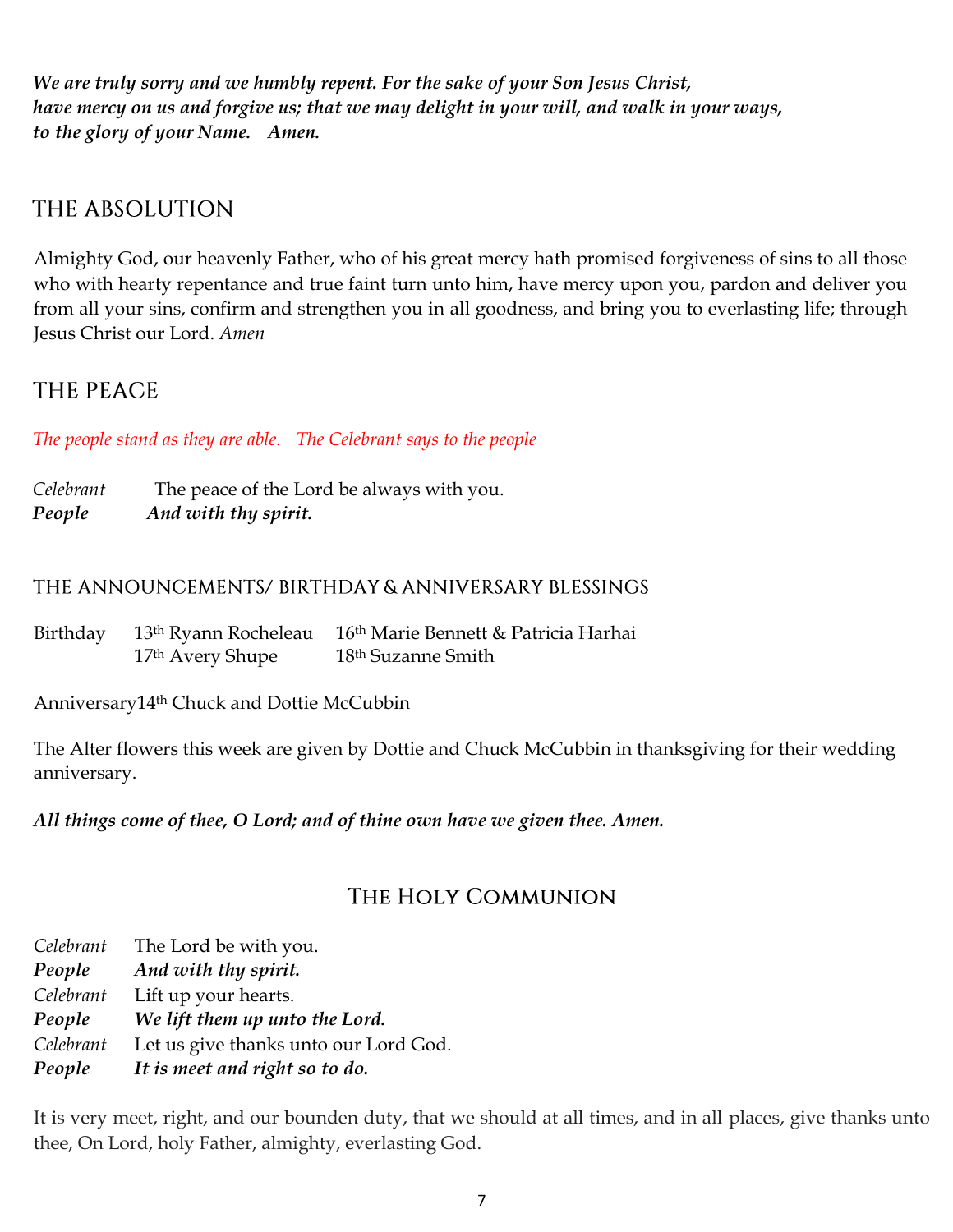*Here a Proper Preface is sung or said on all Sundays, and on other occasions as appointed.*

Because in the mystery of the Word made flesh, thou hast caused a new light to shine in our hearts, to give the knowledge of thy glory in the face of thy Son Jesus Christ our Lord.

Therefore with Angels and Archangels, and with all the company of heaven, we laud and magnify thy glorious Name, evermore praising thee, and saying,

### *Celebrant and People*

*Holy, holy, holy, Lord God of Hosts: Heaven and earth are full of thy glory. Glory be to thee, O Lord Most high. + Blessed is he that cometh in the name of tbe Lord. Hosanna in the highest*

All glory be to thee, Almighty God, our heavenly Father, for that thou, of thy tender mercy, didst give thine only Son Jesus Christ to suffer death upon the cross for our redemption; who made there, by his one oblation of himself once offered, a full, perfect, and sufficient sacrifice, oblation, and satisfaction, for the sins of the whole world; and did institute, and in his holy Gospel command us to continue, a perpetual memory of that his precious death and sacrifice, until his coming again.

For in the night in which he was betrayed, he took bread; and when he had given thanks, he brake it, and gave it to his disciples, saying, "Take, eat, this is my Body, which is given for you. Do this in remembrance of me."

Likewise, after supper, he took the cup; and when he had given thanks, he gave it to them, saying, "Drink ye all of this; for this is my Blood of the New Testament, which is shed for you, and for many, for the remission of sins. Do this, as oft as ye shall drink it, in remembrance of me."

Wherefore, O Lord and heavenly Father, according to the institution of thy dearly beloved Son our Savior Jesus Christ, we, thy humble servants, do celebrate and make here before thy divine Majesty, with these thy holy gifts, which we now offer unto thee, the memorial thy Son hath commanded us to make; having in remembrance his blessed passion and precious death, his mighty resurrection and glorious ascension; rendering unto thee most hearty thanks for the innumerable benefits procured unto us by the same.

And we most humbly beseech thee, O merciful Father, to hear us; and, of thy almighty goodness, vouchsafe to bless and sanctify, with thy Word and Holy Spirit, these thy gifts and creatures of bread and wine; that we, receiving them according to thy Son our Savior Jesus Christ's holy institution, in remembrance of his death and passion, may be partakers of his most blessed Body and Blood.

And we earnestly desire thy fatherly goodness mercifully to accept this our sacrifice of praise and thanksgiving; most humbly beseeching thee to grant that, by the merits and death of thy Son Jesus Christ, and through faith in his blood, we, and all thy whole Church, may obtain remission of our sins, and all other benefits of his passion.

And here we offer and present unto thee, O Lord, our selves, our souls and bodies, to be a reasonable, holy, and living sacrifice unto thee; humbly beseeching thee that we, and all others who shall be partakers of this Holy Communion, may worthily receive the most precious Body and Blood of thy Son Jesus Christ, be filled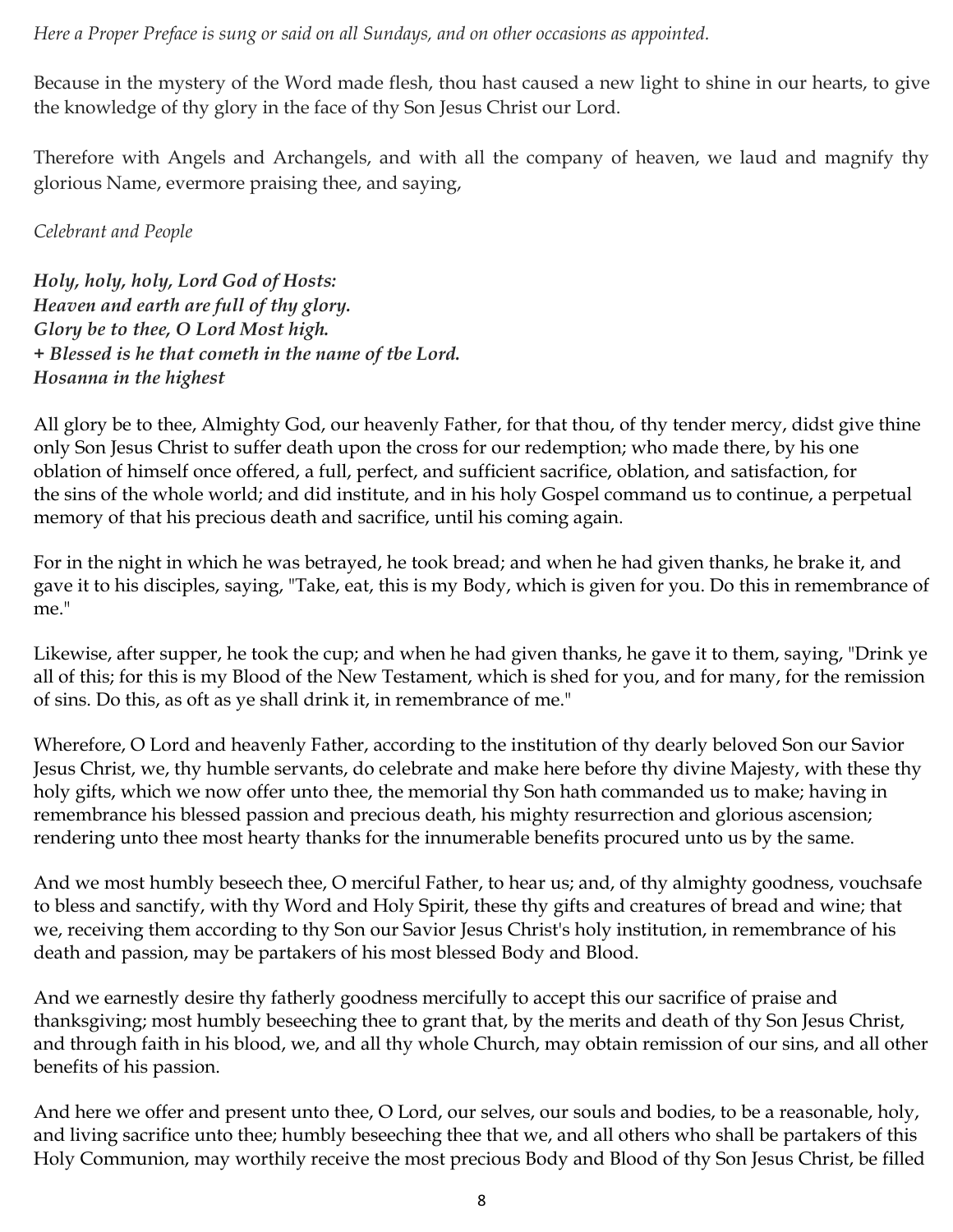with thy grace and heavenly benediction, and made one body with him, that he may dwell in us, and we in him. And although we are unworthy, through our manifold sins, to offer unto thee any sacrifice, yet we beseech thee to accept this our bounden duty and service, not weighing our merits, but pardoning our offenses, through Jesus Christ our Lord; By whom, and with whom, in the unity of the Holy Ghost, all honor and glory be unto thee, O Father Almighty, world without end. *AMEN*.

# THE LORD'S PRAYER

And now, as our Savior Christ hath taught us, we are bold to say,

*Our Father, who art in heaven, hallowed be thy Name, thy kingdom come, thy will be done, on earth as it is in heaven. Give us this day our daily bread. And forgive us our trespasses, as we forgive those who trespass against us. And lead us not into temptation, but deliver us from evil. For thine is the kingdom, and the power, and the glory, for ever and ever. Amen.* 

# THE BREAKING OF THE BREAD-AGNUS DEI

Alleluia. Christ our Passover is sacrificed for us; *Therefore let us keep the feast. Alleluia.* 

O Lamb of God, that takest away the sins of the world, have mercy upon us. O Lamb of God, that takest away the sins of the world, have mercy upon us. O Lamb of God, that takest away the sins of the world, Grant us thy peace.

# **PRAYER OF HUMBLE ACCESS**

*We do not presume to come to this thy Table, O merciful Lord, trusting in our own righteousness, but in thy manifold and great mercies. We are not worthy so much as to gather up the crumbs under thy Table. But thou art the same Lord whose property is always to have mercy. Grant us therefore, gracious Lord, so to eat the flesh of thy dear Son Jesus Christ, and to drink his blood, that we may evermore dwell in him, and he in us. Amen.*

### *Celebrant*

The Gifts of God for you, the People of God. Take them in remembrance that Christ died for you, and feed on him in your hearts by faith, with thanksgiving.

**Communion Norms**--*We welcome our guests this morning. All are welcome at the Lord's table. You may stand or kneel (whichever you prefer). You are invited to eat the wafer and the wine. The people respond after receiving the bread or the wine by saying "Amen." If you prefer not to receive the wine, please cross your arms over your chest. If you do not want to receive communion, you are still welcome to come forward, cross your arms over your chest, and receive a blessing from the priest.*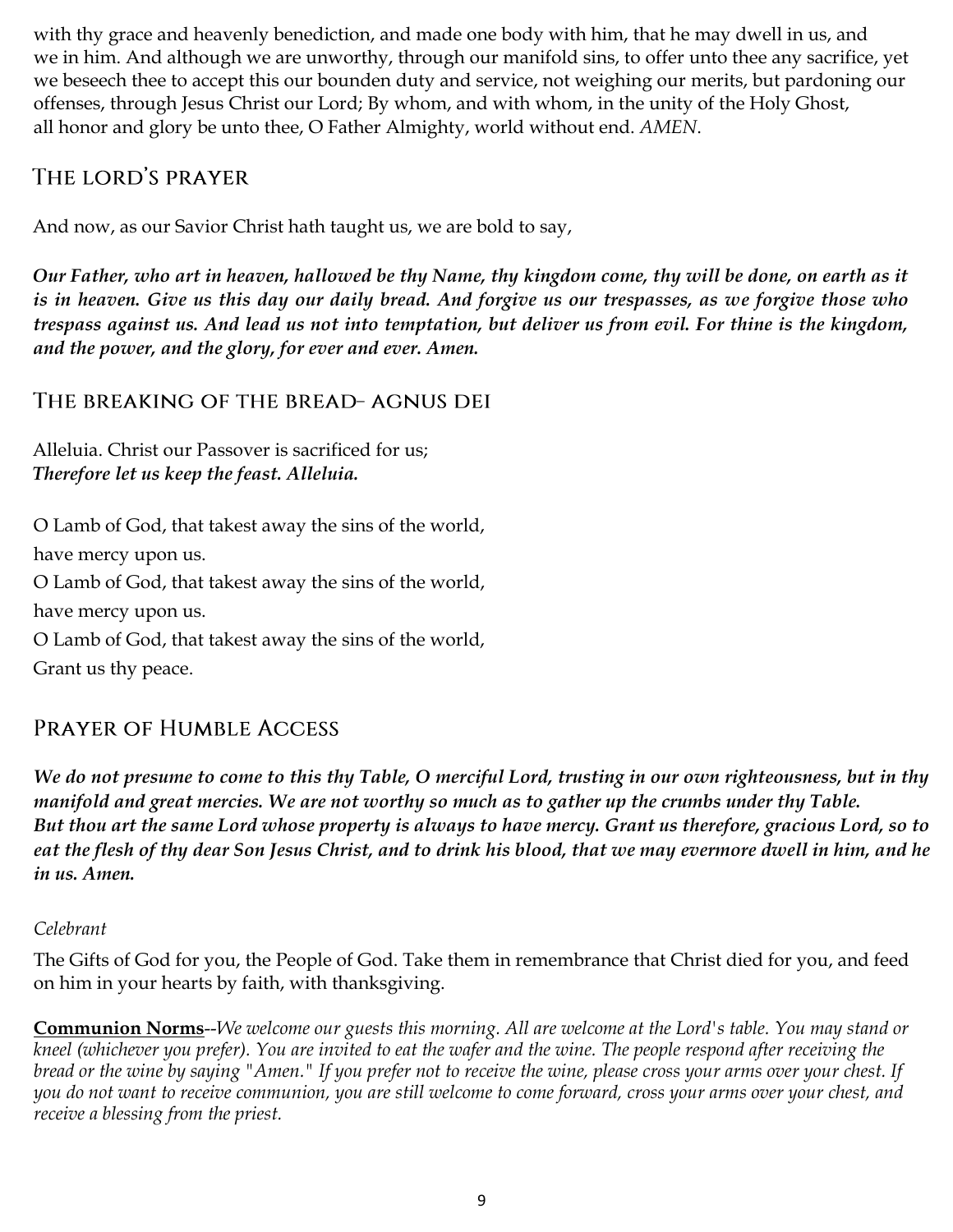# THE POST COMMUNION PRAYER

*Celebrant* Let us pray.

*Celebrant and People*

*Almighty and everliving God, we most heartily thank thee for that thou dost feed us, in these holy mysteries, with the spiritual food of the most precious Body and Blood of thy Son our Savior Jesus Christ; and dost assure us thereby of thy favor and goodness towards us; and that we are very members incorporate in the mystical body of thy Son, the blessed company of all faithful people; and are also heirs, through hope, of thy everlasting kingdom. And we humbly beseech thee, O heavenly Father, so to assist us with thy grace, that we may continue in that holy fellowship, and do all such good works as thou hast prepared for us to walk in; through Jesus Christ our Lord, to whom with thee and the Holy Ghost, be all honor and glory, world without end. Amen.*

# THE BLESSING FOR THE SEASON OF EPIPHANY

Christ our Lord, to whom kings bowed down in worship and offered gifts, reveal to you his glory and pour upon you the riches of his grace; and the blessing of God Almighty: + the Father, the Son, and the Holy Spirit be upon you and remain with you always. *Amen.*

# **THE DISMISSAL**

Celebrant Go in peace, rejoicing in the birth of our Savior Jesus Christ. Alleluia, alleluia. People **Thanks be to God. Alleluia, alleluia.**

### **Christ Church Liturgical Schedule Volunteer Reminders:**

| February 13 <sup>th</sup> | LEMs     | 8am Keith Loker               | 10am Monty Wright           |
|---------------------------|----------|-------------------------------|-----------------------------|
|                           | Lector   | 8am John Deatrick             | 10am George Kennett         |
|                           | Greeters | 8am John & Patti Harhai       | 10am Mark & Amy Topolski    |
| February 20 <sup>th</sup> | LEMs     | 8am Jim Westerfield           | 10am Sara Frawley           |
|                           | Lector   | 8am David Simmons             | 10am Ava Ciabottoni         |
|                           | Greeters | 8am Brad Reeves & Paul Oliver | 10am Donnie & Conner Morgan |
| February 27 <sup>th</sup> | LEMs     | 8am John Deatrick             | 10am Monty Wright           |
|                           | Lector   | 8am Lynn Burton               | 10am Greg Penk              |
|                           | Greeters | 8am David & Mary Simmons      | 10am Sara Frawley & Family  |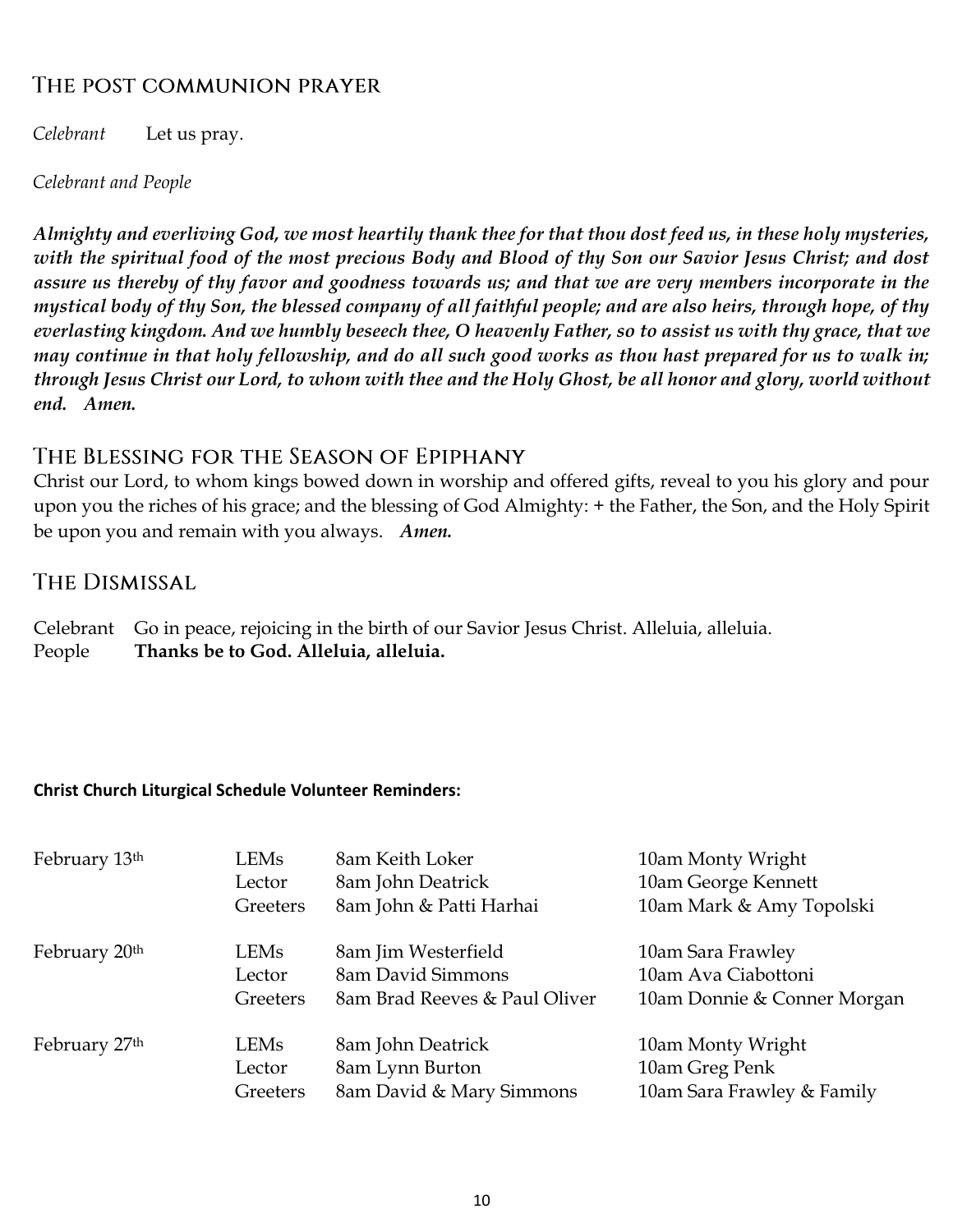# **Christ Church Prayer List**

#### **Pray for Parish Members**:

Caroline Baldwin, Jennifer Bryant, Gale Edger, Mike Moore, Ben & Dorothy Pecson, Joan Schuhart, Fred Wyant, Stephen Hunt, Betty Fuqua, Marilynn Butterfield, Georgia Hurry, **Amelia Leukhardt** and **Mary Kennett.**

#### **Also pray for**:

Lily Smith—Blackwell Philip Quade, Tim Butler, Rebecca Bridgett, Paul Connelly – Burch Richard Griffith – Colton Carolyn Cave, Bill Cave, Tom Berry, Eidson Mulling, Steve Guy and **Rodger Mills**—Cooper Marvin Jones – Donahue Frank Gough, Joyce Donaldson – Donaldson **Baby Girl Stark**-Drumgoole Cheryl Stubbs, Marvin and Kathy—Eaton Frances Clemenos – Edger Myra and Ken Fitch, George Frioux, Anika Yamamoto, Dolores Bragg – Fitch Krystal, Annabelle and Chase**;** Debbie and Gary Yates- Frawley Debbie and William Windsor—Friess Joe Fuller—Fuqua Jim Krider, Glenda Lurba, Lewie Jenkins, Helene Harhai—Harhai Scott Peabody – Heflin Lynn Boan—Jayroe Kay DesMarais—Kauffman Edward Kennett**-** Kennett John Bernier, John Gradwell —McCubbin Chris Gass—Molish Betty Mintz, Kayla Baker—Monshower Carolina Montillo, April Parlett, Judie Gibson and Family—Montillo Richard Manix- Nelson Jessica Higgs – M. Oliver Janet Oliver, Frank Davis—T. Oliver **Jack Davis**- Owens Maura Sullivan, Dan Norris and Ernie Eichhorn, **Mary Shumway** -Penk Rob Harding—Reeves Jennifer Peacock, Willow Reese Stump—Rocheleau Joe Turner, Betty Roush – Saunders Shophi Grace, Nicholas, Ed and Cynthia Brown, Johnny Schuhart, Johnny Keenan, Michelle Eaton -Schuhart; Barbara Carlton–Shupe Arty Thompson; Frankie Tippett, William DeLorme, Margie Cheseldine— Simmons Donna Mae Duggin, Eddie Becker, Jackie Sirk Lacey, Stacey Fennell- Sirk Williams Family, Mary Ellen Foster, Johnny Russell–Smith Nick Potts, Margaret Roberts, Matt Castle—Tierney Bruce Tobiasson, Ed Poplin, Johnny and Marvin Earl Bryant —Westerfield Ann Marie Healey, George Gerlach and **MaryEllen Gerlach, Fred Wright, Angie Lyons**– Wright

*\*Bold = new addition to the prayer list*